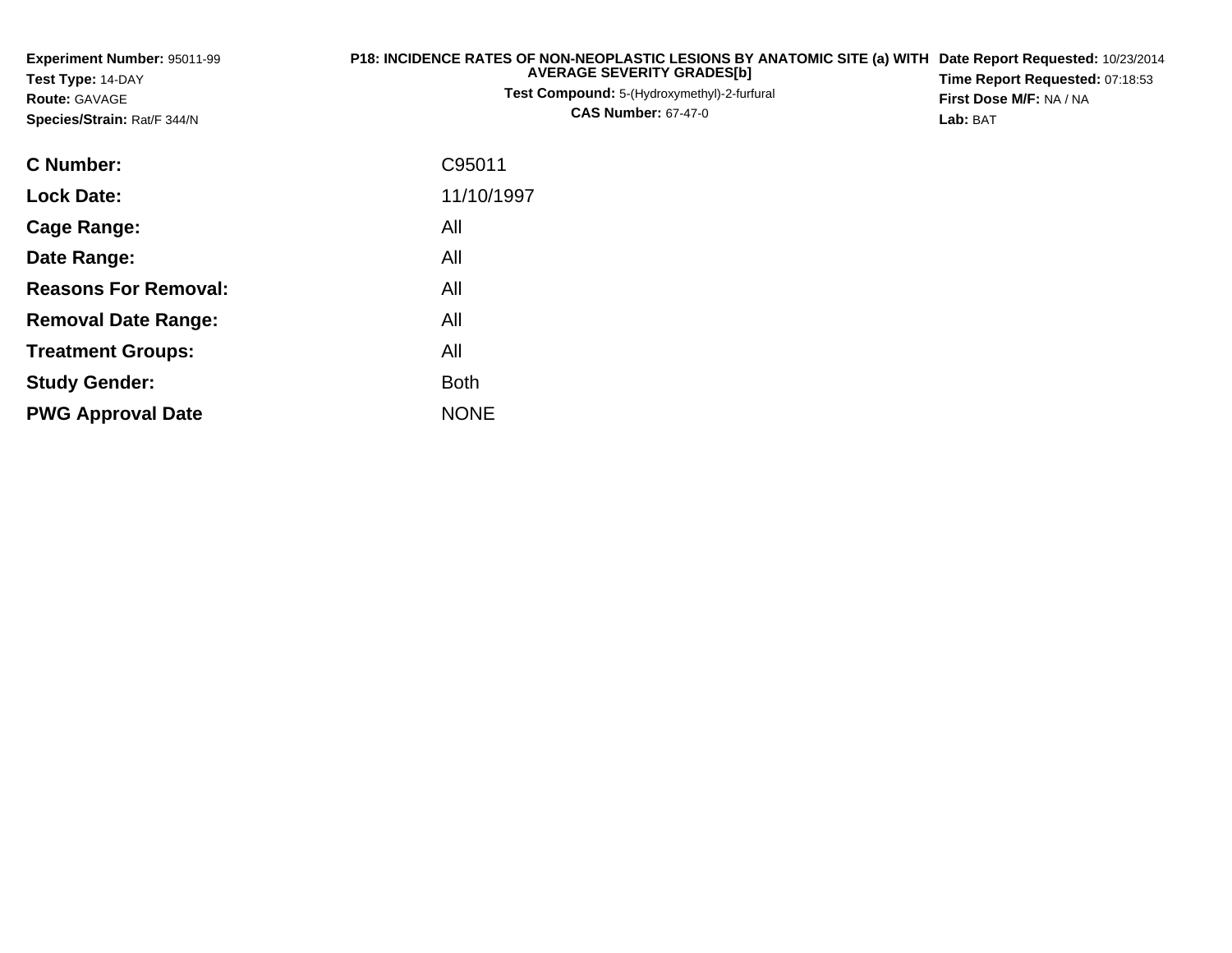**Experiment Number:** 95011-99

**Species/Strain:** Rat/F 344/N

**Test Type:** 14-DAY**Route:** GAVAGE

## **P18: INCIDENCE RATES OF NON-NEOPLASTIC LESIONS BY ANATOMIC SITE (a) WITH AVERAGE SEVERITY GRADES[b] Date Report Requested:** 10/23/2014

**Test Compound:** 5-(Hydroxymethyl)-2-furfural

**CAS Number:** 67-47-0

**Time Report Requested:** 07:18:53**First Dose M/F:** NA / NA**Lab:** BAT

| F 344/N Rat MALE                                                             | 0 MG/KG    | 1500<br><b>MG/KG</b> |
|------------------------------------------------------------------------------|------------|----------------------|
| <b>Disposition Summary</b>                                                   |            |                      |
| <b>Animals Initially In Study</b><br><b>Early Deaths</b><br><b>Survivors</b> | 5          | 5                    |
| <b>Terminal Sacrifice</b>                                                    | 5          | 5                    |
| <b>Animals Examined Microscopically</b>                                      | 5          | 5                    |
| <b>ALIMENTARY SYSTEM</b><br>None                                             |            |                      |
| CARDIOVASCULAR SYSTEM<br>None                                                |            |                      |
| <b>ENDOCRINE SYSTEM</b><br>None                                              |            |                      |
| <b>GENERAL BODY SYSTEM</b><br>None                                           |            |                      |
| <b>GENITAL SYSTEM</b><br>None                                                |            |                      |
| <b>HEMATOPOIETIC SYSTEM</b><br>None                                          |            |                      |
| <b>INTEGUMENTARY SYSTEM</b><br>None                                          |            |                      |
| MUSCULOSKELETAL SYSTEM<br>None                                               |            |                      |
| NERVOUS SYSTEM<br><b>Brain</b><br>Spinal Cord                                | (5)<br>(5) | (5)<br>(5)           |

a - Number of animals examined microscopically at site and number of animals with lesion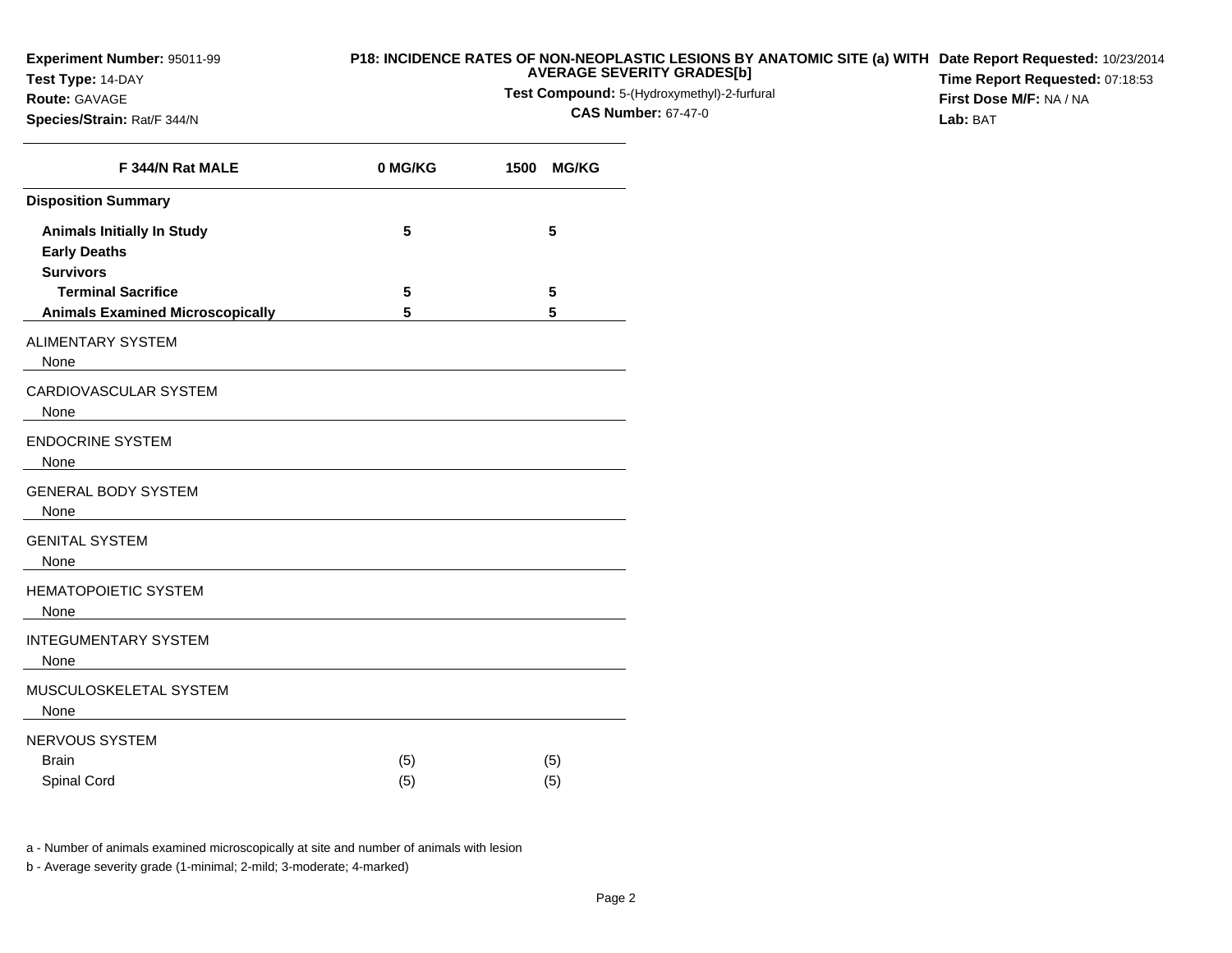| Experiment Number: 95011-99<br>Test Type: 14-DAY<br><b>Route: GAVAGE</b><br>Species/Strain: Rat/F 344/N | P18: INCIDENCE RATES OF NON-NEOPLASTIC LESIONS BY ANATOMIC SITE (a) WITH | Date Report Requested: 10/23/2014<br>Time Report Requested: 07:18:53<br>First Dose M/F: NA / NA<br>Lab: BAT |              |  |  |
|---------------------------------------------------------------------------------------------------------|--------------------------------------------------------------------------|-------------------------------------------------------------------------------------------------------------|--------------|--|--|
| F 344/N Rat MALE                                                                                        | 0 MG/KG                                                                  | 1500                                                                                                        | <b>MG/KG</b> |  |  |
| <b>Cyst Epithelial Inclusion</b>                                                                        |                                                                          |                                                                                                             |              |  |  |
| <b>RESPIRATORY SYSTEM</b><br>None                                                                       |                                                                          |                                                                                                             |              |  |  |
| SPECIAL SENSES SYSTEM<br>None                                                                           |                                                                          |                                                                                                             |              |  |  |
| URINARY SYSTEM<br>None                                                                                  |                                                                          |                                                                                                             |              |  |  |

\*\*\*END OF MALE DATA\*\*\*

a - Number of animals examined microscopically at site and number of animals with lesion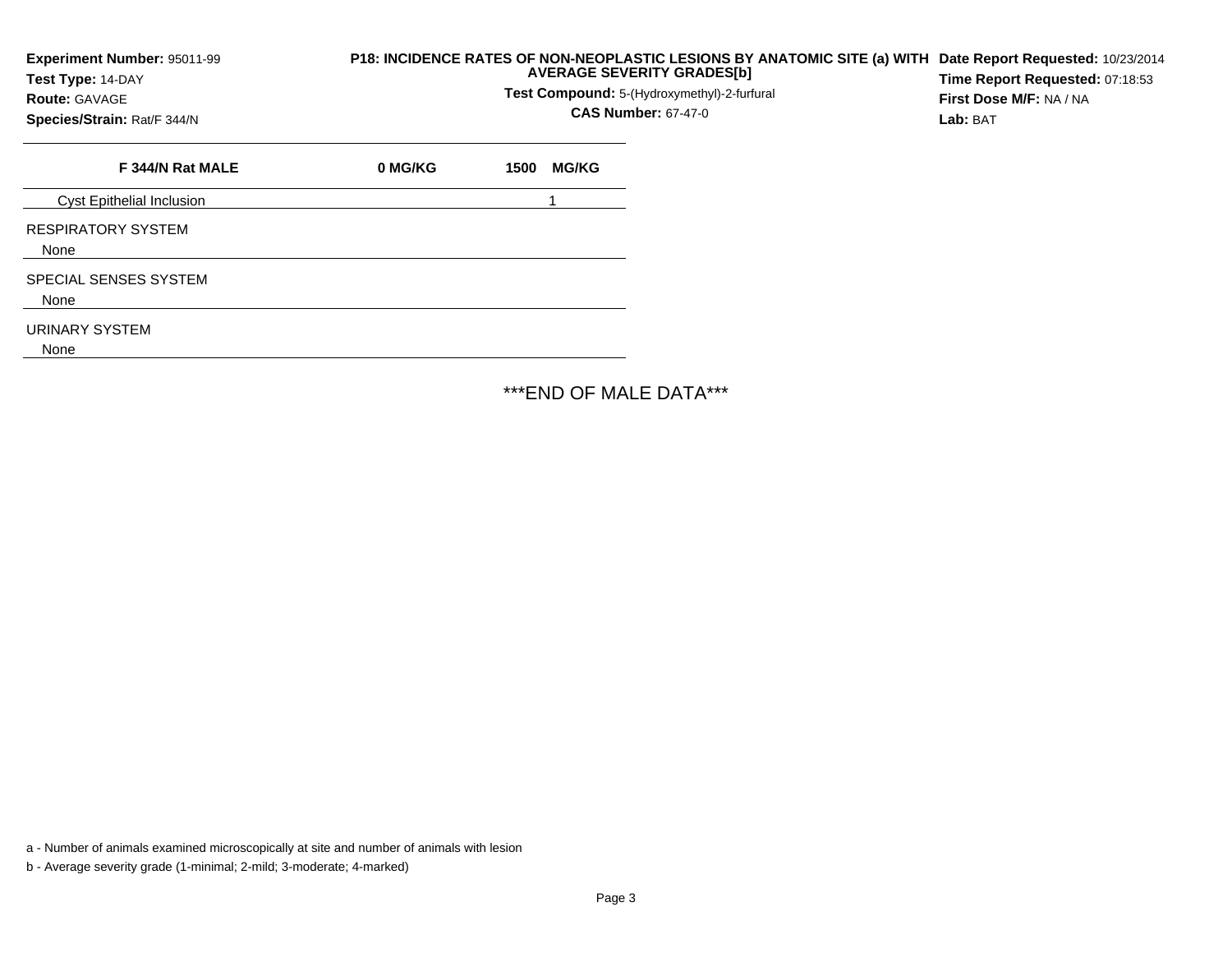**Experiment Number:** 95011-99

**Species/Strain:** Rat/F 344/N

**Test Type:** 14-DAY**Route:** GAVAGE

## **P18: INCIDENCE RATES OF NON-NEOPLASTIC LESIONS BY ANATOMIC SITE (a) WITH AVERAGE SEVERITY GRADES[b] Date Report Requested:** 10/23/2014

**Test Compound:** 5-(Hydroxymethyl)-2-furfural

**CAS Number:** 67-47-0

**Time Report Requested:** 07:18:53**First Dose M/F:** NA / NA**Lab:** BAT

| F 344/N Rat FEMALE                                                                                                                                           | 0 MG/KG    | 1500<br><b>MG/KG</b> |
|--------------------------------------------------------------------------------------------------------------------------------------------------------------|------------|----------------------|
| <b>Disposition Summary</b>                                                                                                                                   |            |                      |
| <b>Animals Initially In Study</b><br><b>Early Deaths</b><br><b>Survivors</b>                                                                                 | 5          | 5                    |
| <b>Terminal Sacrifice</b>                                                                                                                                    | 5          | 5                    |
| <b>Animals Examined Microscopically</b>                                                                                                                      | 5          | 5                    |
| <b>ALIMENTARY SYSTEM</b><br>None                                                                                                                             |            |                      |
| CARDIOVASCULAR SYSTEM<br>None<br><u> 1989 - Andrea Station Barbara, amerikan personal personal personal personal personal personal personal personal per</u> |            |                      |
| <b>ENDOCRINE SYSTEM</b><br>None                                                                                                                              |            |                      |
| <b>GENERAL BODY SYSTEM</b><br>None                                                                                                                           |            |                      |
| <b>GENITAL SYSTEM</b><br>None                                                                                                                                |            |                      |
| <b>HEMATOPOIETIC SYSTEM</b><br>None                                                                                                                          |            |                      |
| <b>INTEGUMENTARY SYSTEM</b><br>None                                                                                                                          |            |                      |
| MUSCULOSKELETAL SYSTEM<br>None                                                                                                                               |            |                      |
| NERVOUS SYSTEM<br><b>Brain</b><br>Spinal Cord                                                                                                                | (5)<br>(5) | (5)<br>(5)           |

a - Number of animals examined microscopically at site and number of animals with lesion